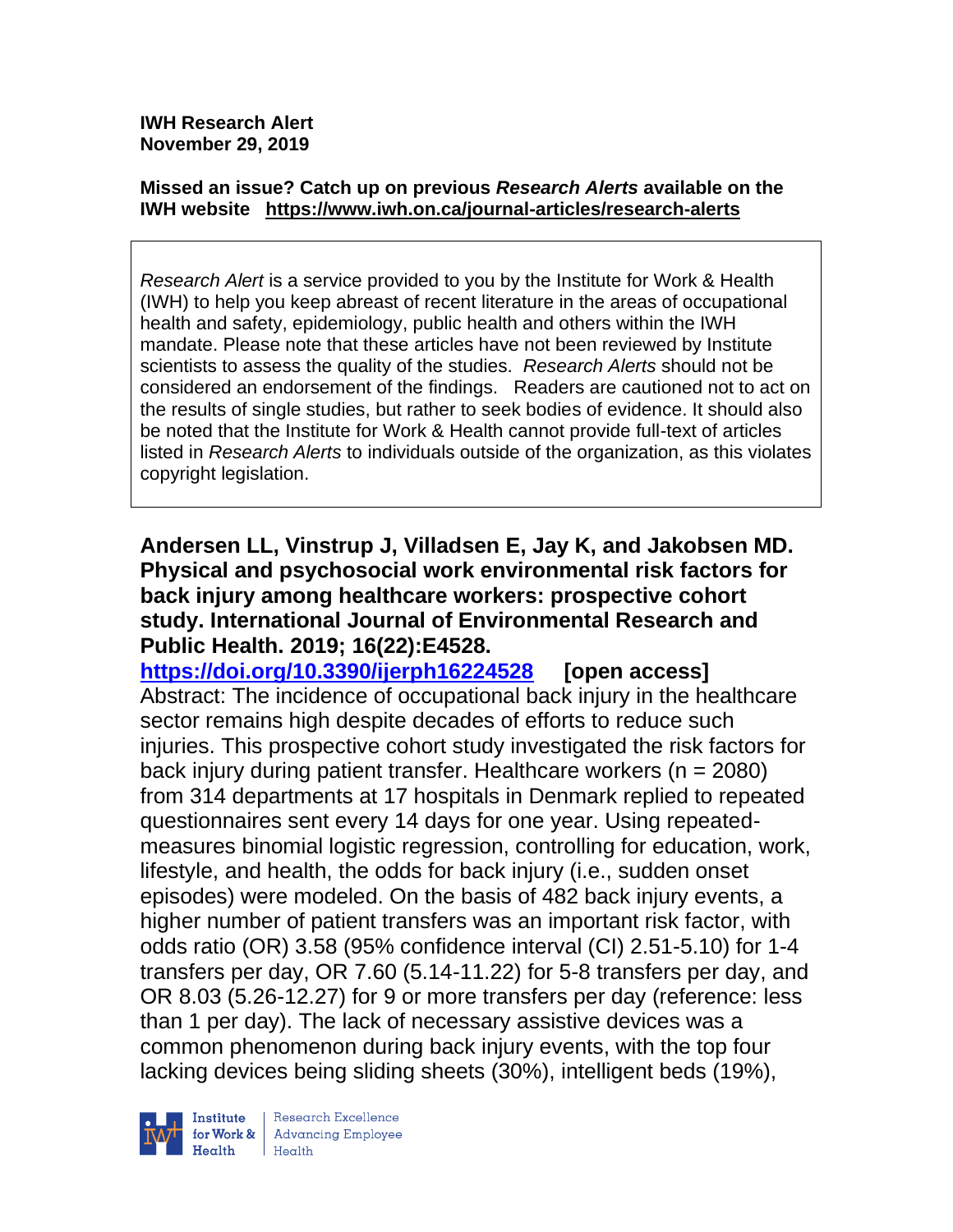walking aids (18%), and ceiling lifts (13%). For the psychosocial factors, poor collaboration between and support from colleagues increased the risk for back injury, with OR 3.16 (1.85-5.39). In conclusion, reducing the physical burden in terms of number of daily patient transfers, providing the necessary assistive devices, and cultivating good collaboration between colleagues are important factors in preventing occupational back injuries among healthcare workers

#### **Barlow P, Reeves A, McKee M, and Stuckler D. Employment relations and dismissal regulations: does employment legislation protect the health of workers? Social Policy & Administration. 2019; 53(7):939-957.**

**<https://doi.org/10.1111/spol.12487> [open access]** Abstract: Abstract Sociologists have long acknowledged that being in a precarious labour market position, whether employed or unemployed, can harm peoples' health. However, scholars have yet to fully investigate the possible contextual, institutional determinants of this relationship. Two institutions that were overlooked in previous empirical studies are the regulations that set minimum compensation for dismissal, severance payments, and entitlements to a period of notice before dismissal, notice periods. These institutions may be important for workers' health as they influence the degree of insecurity that workers are exposed to. Here, we test this hypothesis by examining whether longer notice periods and greater severance payments protect the health of labour market participants, both employed and unemployed. We constructed two cohorts of panel data before and during the European recession using data from 22 countries in the European Union Statistics on Income and Living Conditions (person years-á=-á338,000). We find more generous severance payments significantly reduce the probability that labour market participants, especially the unemployed, will experience declines in self-reported health, with a slightly weaker relationship for longer notice periods

**Boateng GO, Schuster RC, and Odei Boateng M. Uncovering a health and wellbeing gap among professional nurses: situated experiences of direct care nurses in two Canadian cities. Social Science & Medicine. 2019; 242:112568.**

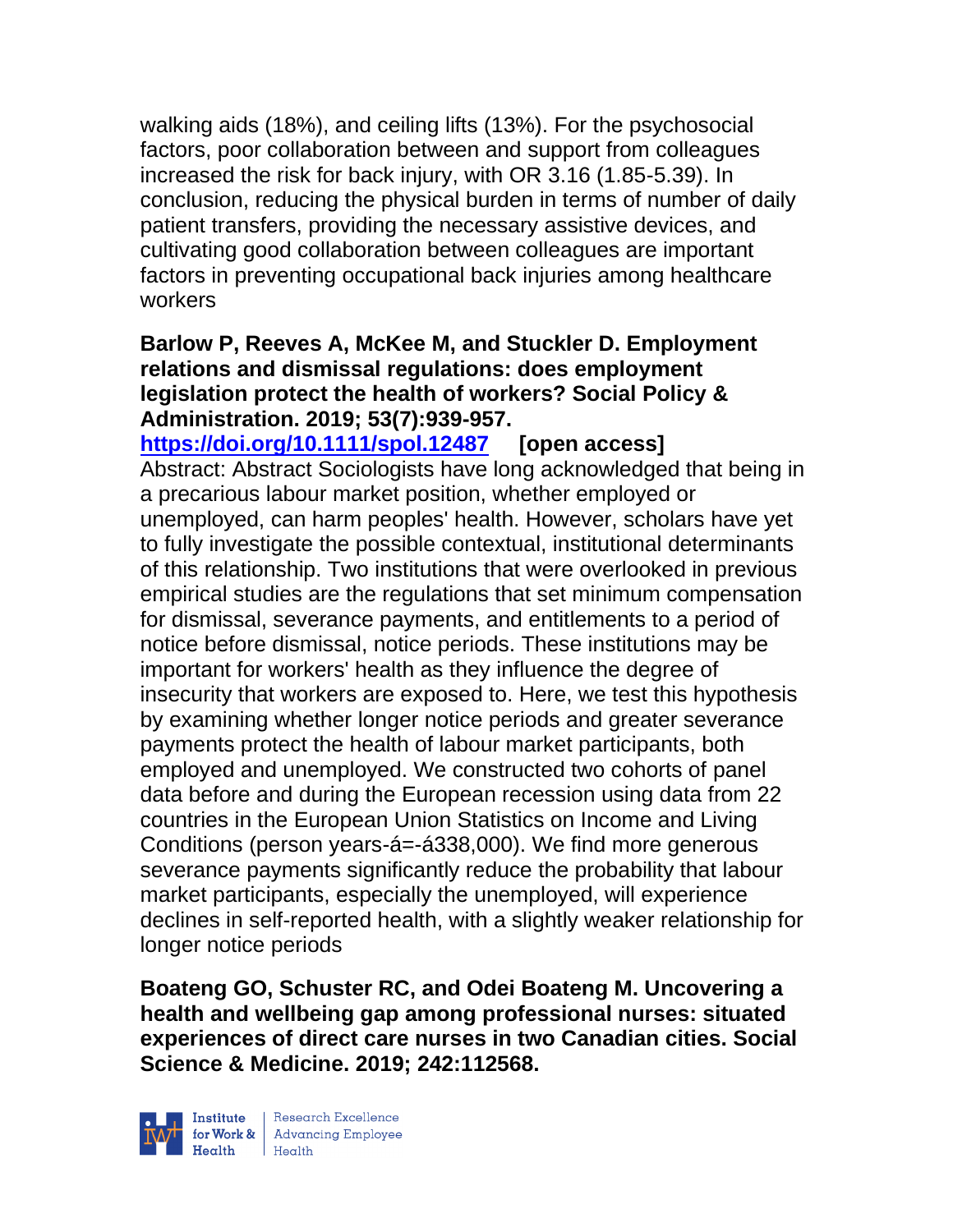## **<https://doi.org/10.1016/j.socscimed.2019.112568>**

Abstract: Understanding the drivers of nurses' poor health and the implications for quality of care are important in sustaining a healthy workforce, stimulating professional nursing practice, and ensuring healthy lives while promoting the wellbeing of nurses of all ages. Previous scholarship has identified factors influencing nurses' wellbeing, but have neglected to take a comprehensive approach to assessing the multiple dimensions of nurses' wellbeing and their collective, syndemic effects. Neither have these studies explored the context within which these experiences occur, or how these experiences differ for nurses with multiple marginalized identities in spite of an increasingly diverse workforce. Using the six dimensions of wellness framework, we examined the distinct and interrelated dimensions of nurses' wellbeing that were either enhanced or aggravated by professional practice and how it changed by nurses' race and ethnicity using their situated experiences. The study was conducted using a qualitative research design, which drew on phenomenology and in-depth interviews with Registered and Practical Nurses (n=70) in two Canadian cities. Of the six dimensions of wellbeing identified, direct care practice enhanced nurses' occupational, intellectual, and spiritual wellbeing, but worsened their physical, emotional and social health. A health gap was found along racial lines, as ethnic minority nurses reported more detrimental effects of direct care nursing on their physical, emotional, occupational, and social wellbeing than their white counterparts. Nurses resorted to institutional structures, social and emotional support from supervisors, coworkers and family members, and engaged in spiritual activities to cope with these adverse health effects. These findings highlight the utility of an adaptable framework in identifying the multiple dimensions and gaps in nurses' wellbeing. Furthermore, our findings echo the urgent need for workplace and safety policies that address issues of diversity and make the work environment safe, equitable and promote nurse productivity and quality care

**Canacott L, Moghaddam N, and Tickle A. Is the Wellness Recovery Action Plan (WRAP) efficacious for improving personal and clinical recovery outcomes? A systematic review and meta-analysis. Psychiatric Rehabilitation Journal. 2019;** 



 $\begin{tabular}{|l|} Institute & Research Excellence \\ \hline for Work & Advancing Employee \\ Health & Health \\ \end{tabular}$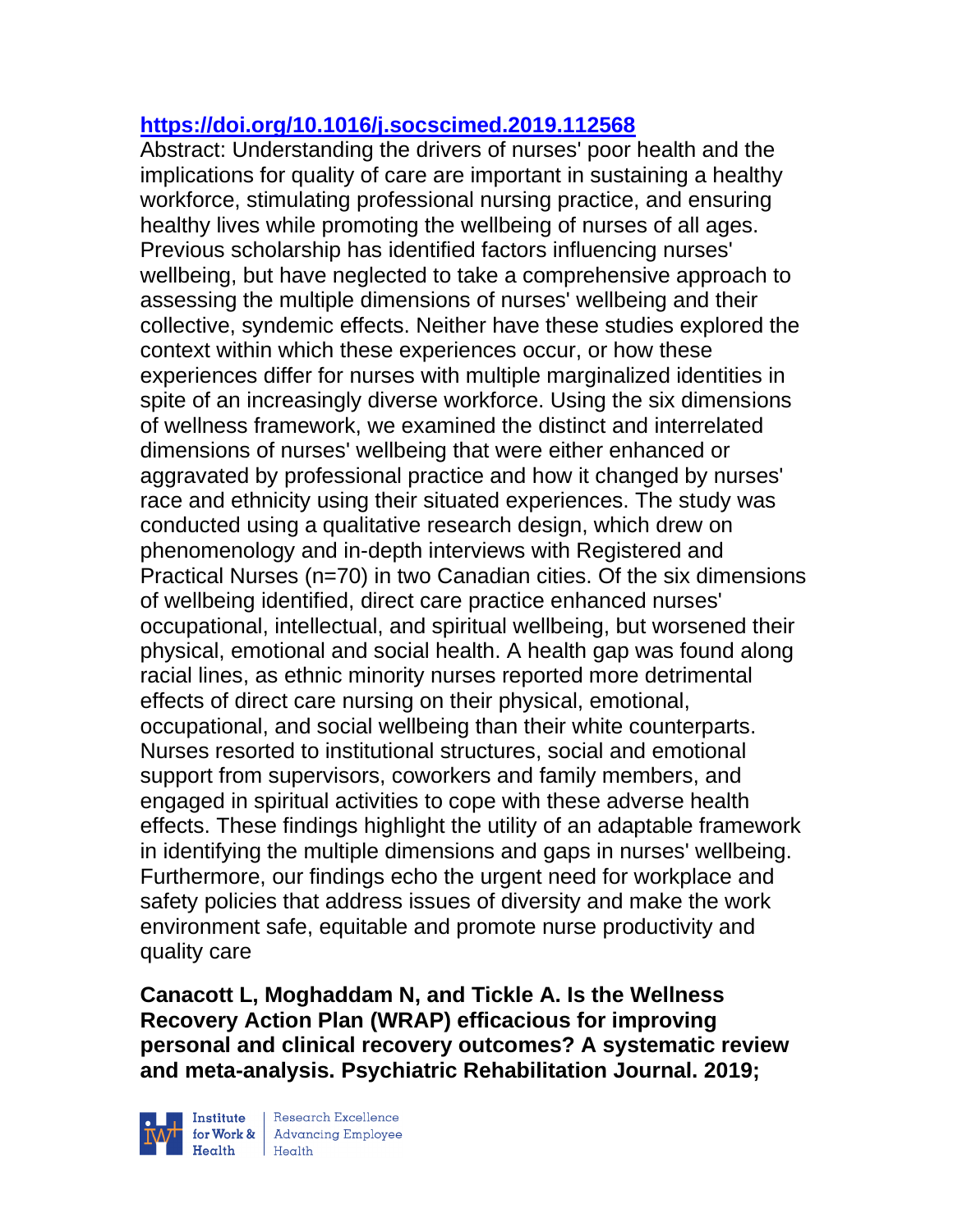## **42(4):372-381.**

## **<https://doi.org/10.1037/prj0000368>**

Abstract: OBJECTIVE: The Wellness Recovery Action Plan (WRAP) is a structured approach to illness self-management that is widely used within mental health services. This systematic review identifies, appraises, and meta-analyzes quantitative evidence from experimental or quasi-experimental comparison group designs for effects of WRAP on measures reflecting personal recovery and clinical symptomatology. METHOD: A systematic strategy was used to search 6 electronic reference databases (Medline, CINAHL, EMBASE, PsycINFO, PsycARTICLES, The Cochrane Library) using full-text, keywords, and Medical Subject Headings (MeSh)/Thesaurus headings terms. Unpublished research was identified using the same strategy in the EThOS database. Controlled trials of WRAP were selected and assessed for quality. Meta-analyses were applied to quantitative data to establish the effects of WRAP on outcomes of interest. RESULTS: Of 253 studies initially identified, 5 quantitative studies (reported in 6 papers) reporting controlled trials were included in the review. Meta-analyses revealed that, relative to inactive control conditions, WRAP was (a) superior for promoting self-perceived recovery outcomes (demonstrating a small-but-significant pooled effect), but (b) not superior for reducing clinical symptomatologyalthough restriction to randomized-controlled trials revealed 1 small effect favoring WRAP for reducing depression. CONCLUSIONS AND IMPLICATIONS FOR PRACTICE: Participation in WRAP has positive outcomes for participants, quantifiable using comprehensive measures of self-perceived recovery. Improvements were not sustained over time. Future research could explore this, as well as potential effects of follow-up WRAP sessions. The results support a move to broader measurement of outcomes within mental health, away from a reliance on clinical outcome measures. Recommendations for further research are made. (PsycINFO Database Record (c) 2019 APA, all rights reserved)

**Framke E, Sorensen JK, Nordentoft M, Johnsen NF, Garde AH, Pedersen J, et al. Perceived and content-related emotional demands at work and risk of long-term sickness absence in the Danish workforce: a cohort study of 26 410 Danish employees. Occupational and Environmental Medicine. 2019; 76(12):895-900.** 



Institute Research Excellence<br>
for Work & Advancing Employee<br>
Health<br>
Health  $H_{\text{eath}}$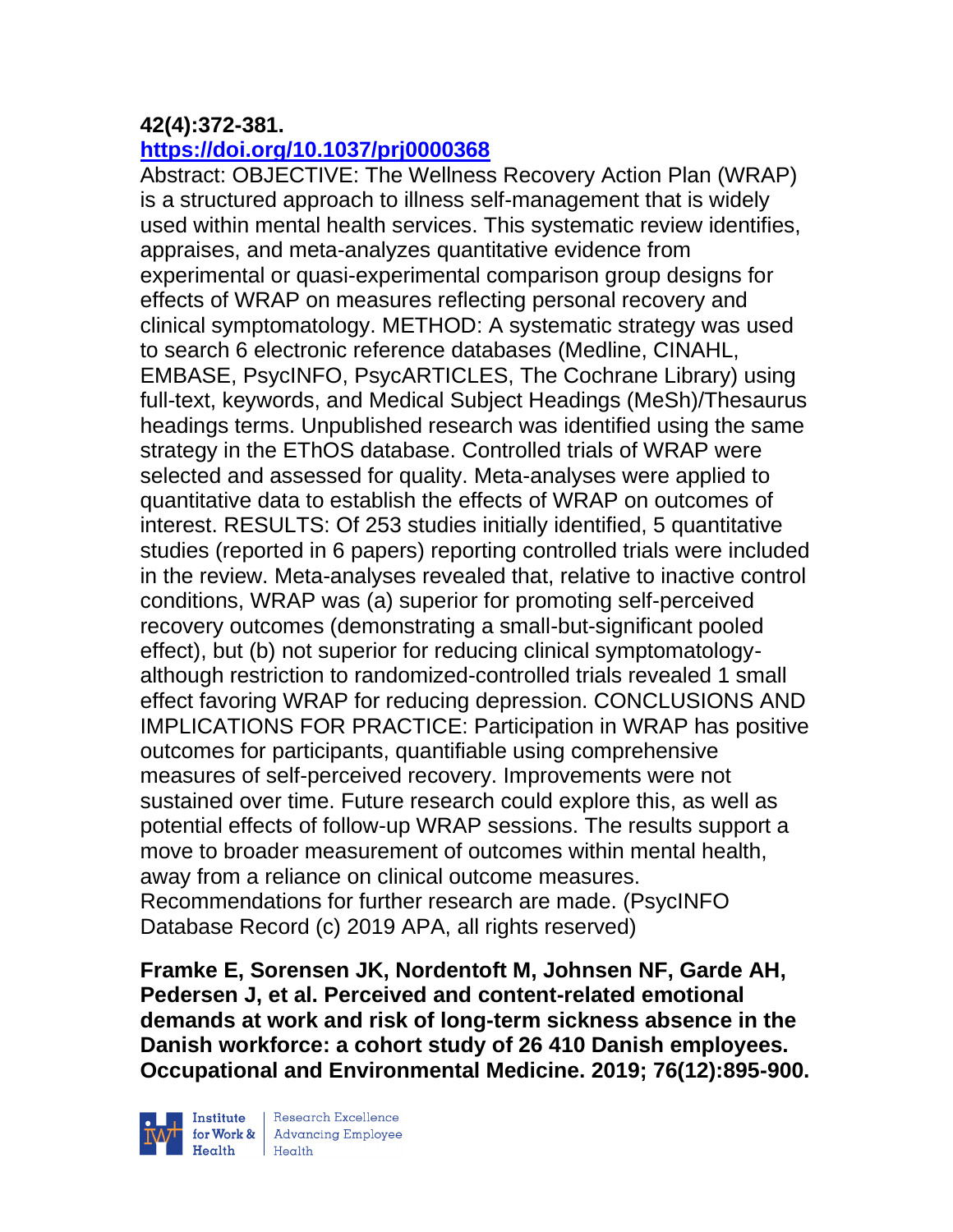**<https://doi.org/10.1136/oemed-2019-106015> [open access]** Abstract: OBJECTIVES: This study aimed to examine whether high emotional demands at work predict long-term sickness absence (LTSA) in the Danish workforce and whether associations differ by perceived and content-related emotional demands. METHODS: We included 26 410 individuals from the Work Environment and Health in Denmark Study, a nationwide sample of the Danish workforce. Emotional demands at work were measured with two items: one assessing perceived emotional demands (asking how often respondents were emotionally affected by work) and one assessing content-related emotional demands (frequency of contact with individuals in difficult situations). LTSA was register based and defined as spells of >/=6 weeks. Respondents with LTSA during 2 years before baseline were excluded. Follow-up was 52 weeks. Using Cox regression, we estimated risk of LTSA per one-unit increase in emotional demands rated on a five-point scale. RESULTS: During 22 466 person-years, we identified 1002 LTSA cases. Both perceived (HR 1.20, 95% CI 1.12 to 1.28) and content-related emotional demands (HR 1.07, 95% CI 1.01 to 1.13) predicted risk of LTSA after adjustment for confounders. Further adjustment for baseline depressive symptoms substantially attenuated associations for perceived (HR 1.08, 95% CI 1.01 to 1.16) but not content-related emotional demands (HR 1.05, 95% CI 1.00 to 1.11). Individuals working in occupations with above-average values of both exposures had an increased risk of LTSA (HR 1.32, 95% CI 1.14 to 1.52) compared with individuals in all other job groups. CONCLUSIONS: Perceived and content-related emotional demands at work predicted LTSA, also after adjustment for baseline depressive symptoms, supporting the interpretation that high emotional demands may be hazardous to employee's health

**Hill A and Mann DR. Do short-term changes in funding improve Vocational Rehabilitation outcomes? Evidence from the ARRA. Journal of Vocational Rehabilitation. 2019; 51(3):355-367. <https://doi.org/10.3233/JVR-191051>** 

**Jang HS, Leem JH, Jeon SS, Park SG, Lee S, Kang Y, et al. Relationship between occupational sunlight exposure and the incidence of renal cancer. Annals of Occupational and** 

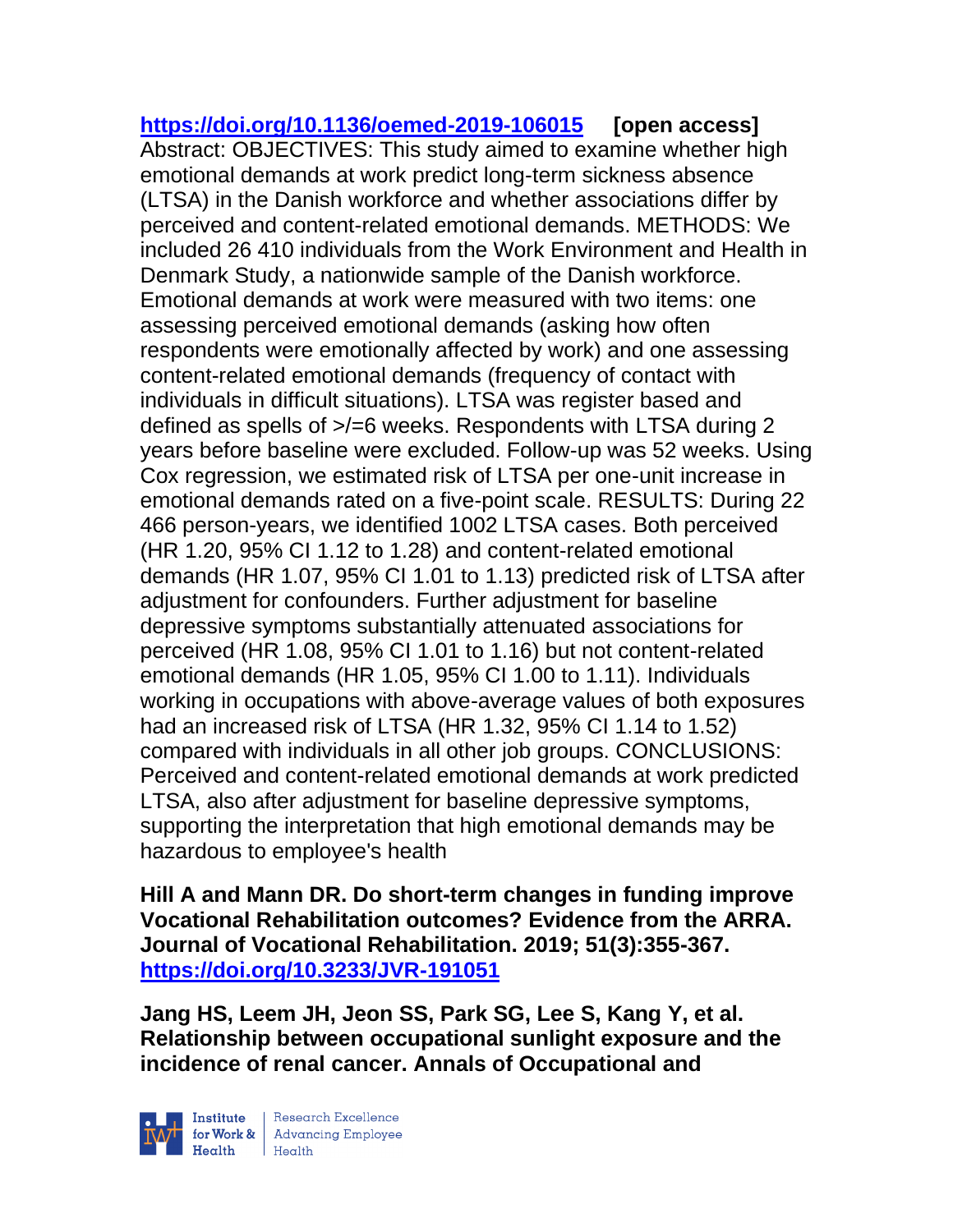#### **Environmental Medicine. 2019; 31:e32. <https://doi.org/10.35371/aoem.2019.31.e32> [open access]**

Abstract: Background: The risk factors for renal cancer include smoking, obesity, hypertension, and exposure to trichloroethylene. Recent studies have shown that low sunlight exposure increases the risk of developing a range of cancers, including renal cancer. Given that most of the daytime is spent at work, a lack of occupational sunlight exposure can be a risk factor for renal cancer. Therefore, this study examined the relationship between occupational sunlight exposure and the incidence of renal cancer. Methods: This was a university hospital-based case-control study on renal cancer. Of the 706 newly diagnosed patients with renal cell carcinoma (RCC), 633 cases were selected; 73 who had no occupational history were excluded. In addition, 633 controls were selected from the general population after 1:1 matching with respect to sex, age (within 5 years), and residential area (constituency-level). Information on sunlight exposure by the occupational group was referred to data from France. To estimate the association between occupational sunlight exposure and the RCC risk, the odds ratios (ORs) were calculated using conditional logistic regression analysis. Results: Sunlight exposure was divided into quartiles and the risk of RCC was analyzed. The adjusted OR of RCC (OR: 0.664, 95% confidence interval: 0.449-0.983) was significantly lower for the Q4 group than Q1 group but the Q2 and Q3 groups did not show significant results. The risk of RCC tended to decrease with increasing exposure to sunlight (p for trend < 0.028). Conclusions: Higher occupational sunlight exposure reduces the risk of RCC

### **Judon N, Galey L, de Almeida VS, and Garrigou A. Contributions of participatory ergonomics to the involvement of workers in chemical risk prevention projects. Work. 2019; 64(3):651-660. <https://doi.org/10.3233/WOR-193001>**

Abstract: BACKGROUND: In a context where preventive measures are developed via a functionalist and technological approach, the aim of this work is to set out general principles and methods for new preventive solutions that will enrich these existing measures. OBJECTIVE: We propose an approach centered on the involvement of workers at all hierarchical levels around "intermediary objects" of prevention in order to foster a collective debate. This might provide



 $\begin{tabular}{|l|} Institute & Research Excellence \\ \hline for Work & Advancing Employee \\ Health & Health \\ \end{tabular}$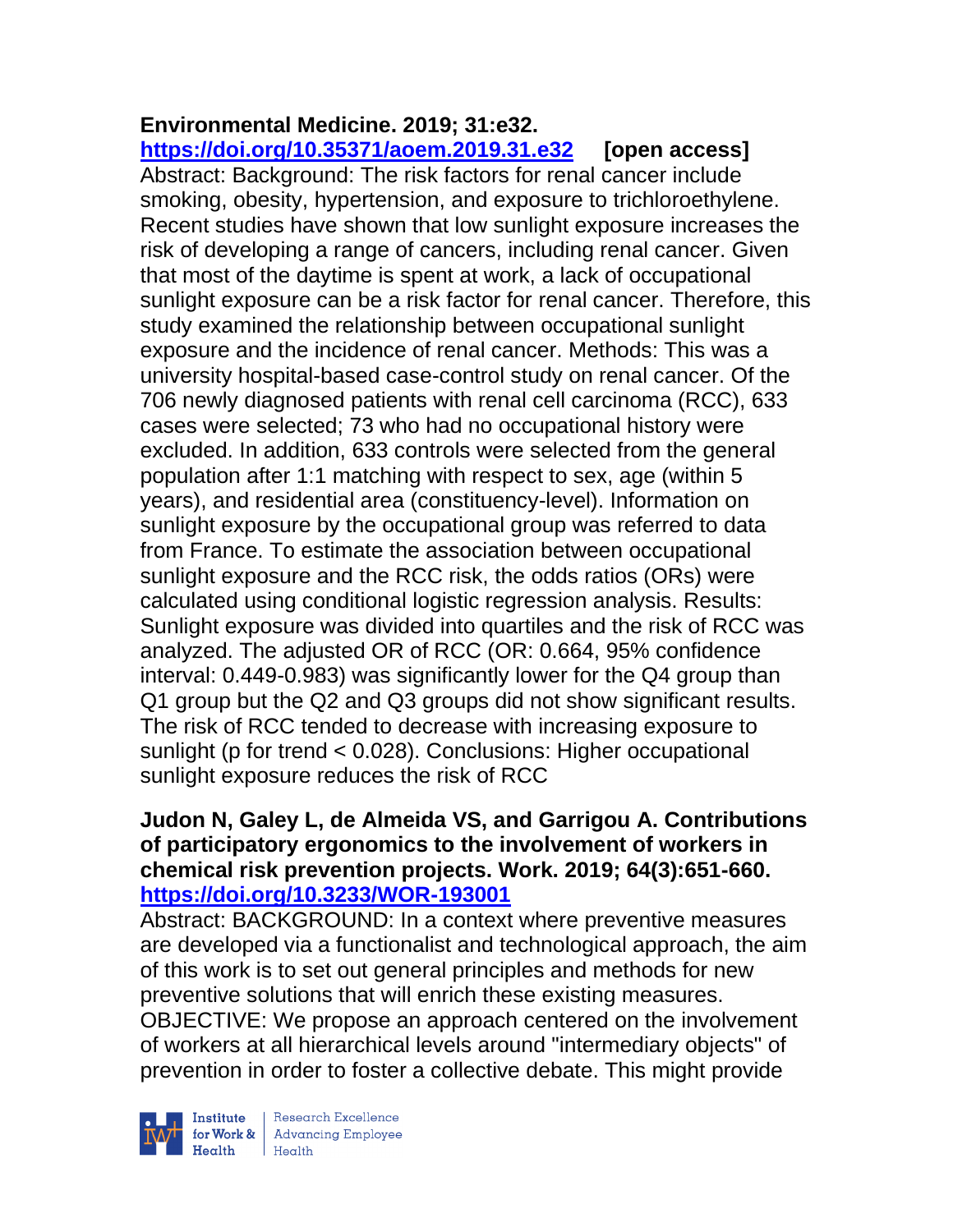empowered workers to be actors into their own prevention of risk faced. METHODS: Observational data was coupled with chemical and physiological measurements. We developed, reworked and enriched the notion of risk representation, which promotes the visibility and recognition of the knowledge built, developed and held by workers on their activities and on ways to protect themselves from dangers or hazards. RESULTS: Implementation of the method generates detailed knowledge of chemical risks, knowledge that is constructed by the workers. This knowledge is made possible by the experience of the body and senses, and becomes accessible via references to the domestic and professional sphere in reflexive activities. The actors get involved and make use of their individual, collective and organizational resources to propose prevention solutionsCONCLUSIONS:Use of intermediate prevention objects in an "intermediate space for dialogue" allows dialogues to be produced and fostered. Ultimately, these spaces are circulating entities for the co-production of knowledge for action: to generate knowledge and innovative prevention solutions collectively

**Kim EJ, Parish SL, and Skinner T. The impact of gender and disability on the economic well-being of disabled women in the United Kingdom: a longitudinal study between 2009 and 2014. Social Policy & Administration. 2019; 53(7):1064-1080. <https://doi.org/10.1111/spol.12486>** 

**Knott M, Classen S, Krasniuk S, Tippett M, and Alvarez L. Insufficient sleep and fitness to drive in shift workers: a systematic literature review. Accident Analysis and Prevention. 2020; 134:105234.**

#### **<https://doi.org/10.1016/j.aap.2019.07.010>**

Abstract: BACKGROUND: Insufficient sleep, <6.5h per night, majorly affects shift workers, placing them at higher risk for motor vehicle crash related injury or fatality. While systematic reviews (SLRs) examine the effects of insufficient sleep and driving, to date, no SLR focuses on driver fitness or performance in shift workers.

OBJECTIVES: Determine the class of evidence (Class I-highest to Class IV-lowest), and level of confidence (Level A-high, to Level Uinsufficient) in the determinants of driver fitness and performance in shift workers. Next, consider evidence-based recommendations for

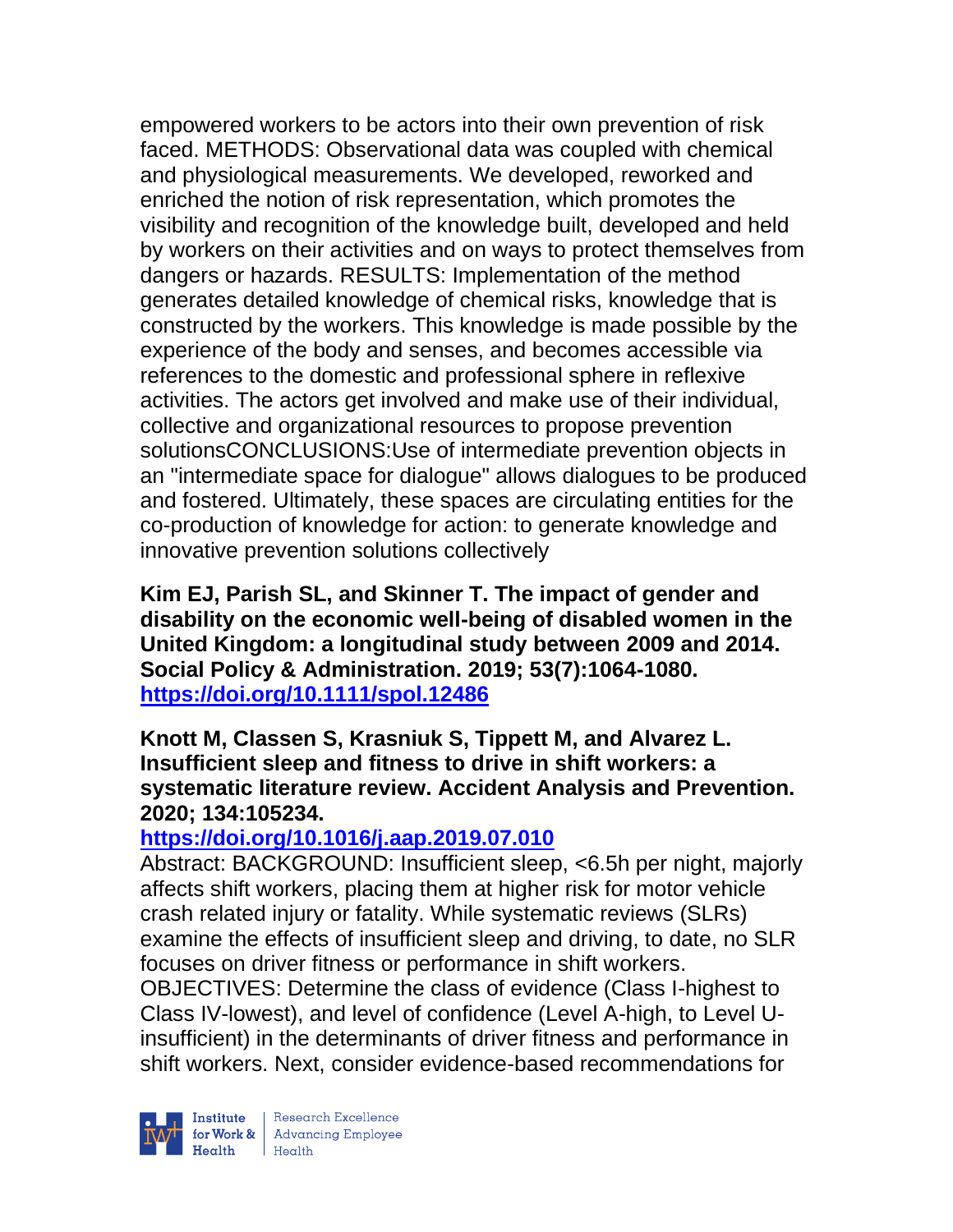clinical practice, research, and policy. METHODS: A protocol was registered on PROSPERO (#CRD42018052905) using an established SLR methodology: a comprehensive electronic database search, study selection, data extraction, critical appraisal, analysis, and interpretation using published guidelines. RESULTS: Searches identified 1226 unique records with 11(2 on-road, 9 simulator) meeting final inclusion criteria. Class III to IV evidence identified that exposure to overnight shift work possibly predicts (Level C confidence) drivers at risk for adverse on-road outcomes and likely predicts (Level B) drivers at risk for adverse driving simulator outcomes. Higher ratings of subjective sleepiness and extended time driving possibly predict (Level C) drivers at risk for adverse driving simulator outcomes. CONCLUSIONS: This study demonstrates a low to moderate level of confidence in the determinants of driving in shift workers. A critical need exists for gold-standard on-road assessments integrating complex driving environments representative of real-world demands, targeting tactical and strategic outcomes in a broad spectrum of shift workers

#### **Lee DW, Kim HR, Myong JP, Choi J, Hong YC, and Kang MY. Does working long hours increase the risk of cardiovascular disease for everyone? Journal of Occupational Health. 2019; 61(6):431-441.**

**<https://doi.org/10.1002/1348-9585.12069> [open access]** Abstract: INTRODUCTION: It has been suggested that long working hours are associated with cardiovascular disease (CVD). Although studies on health inequality caused by income inequality have been performed, income levels of workers have been considered only as an adjusting factor in the relationship between long working hours and CVD. In the present study, we investigated the modifying effects of household income level in the relationship between working hours and estimated risk of CVD. MATERIALS AND METHODS: We analysed a total of 11,602 Koreans who were randomly enrolled in the Korea National Health and Nutrition Examination Survey (2007- 2016) with complete data. Nonparametric associations between weekly working hours and estimated risk of CVD were explored according to quartiles of equalised household income by gender, and the size of linear associations among weekly working hours and estimated CVD risk after stratifying for equalised household income

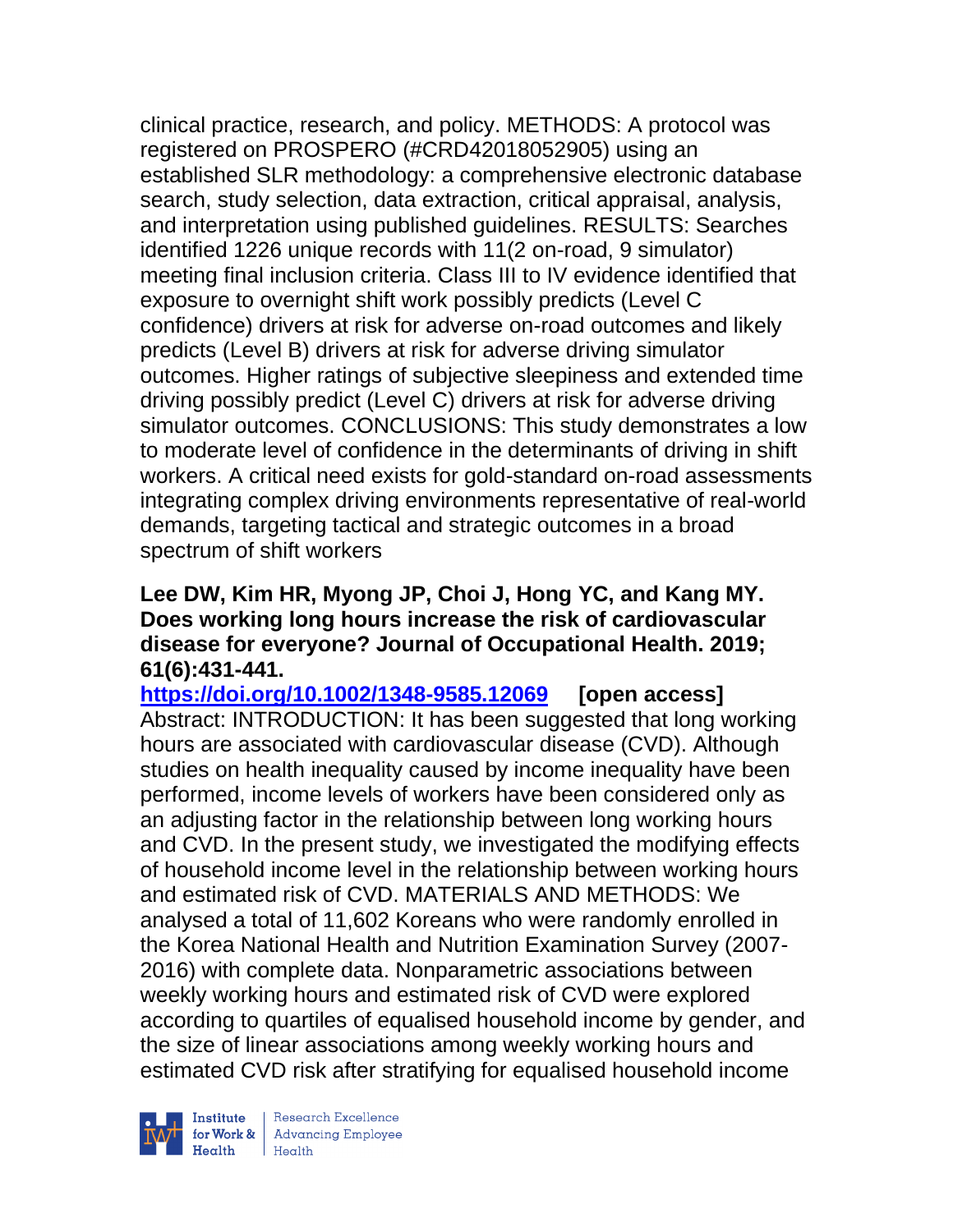by gender was considered. RESULTS: A 4.1% increased risk of CVD was associated with 10 hours or longer per day weekly working hours among males with the highest household income after adjusting for age, equalised household income, occupation, and shift work, but such was not associated among lower income groups. Negative associations between equalised household income and estimated CVD risk were observed only among low household income males. CONCLUSION: Long working hours and household income level can have differential effects on the risk of CVD by socioeconomic status. This study shows that positive income effect may dominate the potential negative effect of long working hours with respect to the risk of CVD in the low-income group

**Lenferink LIM, de Keijser J, van Denderen MY, and Boelen PA. Latent classes of posttraumatic stress symptoms in two samples of bereaved people. International Journal of Stress Management. 2019; 26(4):401-410. <https://doi.org/10.1037/str0000121>** 

**Mokarami H, Varmazyar S, Kazemi R, Taghavi SM, Stallones L, Marioryad H, et al. Low cost ergonomic interventions to reduce risk factors for work related musculoskeletal disorders during dairy farming. Work. 2019; 64(2):195-201.** 

# **<https://doi.org/10.3233/WOR-192986>**

Abstract: BACKGROUND: Workers engaged in dairy farming are exposed to awkward and poor postures that may result in workrelated musculoskeletal disorders (WMSDs). OBJECTIVE: This study carried out ergonomic interventions in order to eliminate and reduce awkward postures in dairy farming. METHODS: This quasiexperimental study applied rapid entire body assessments (REBA) to evaluate the risks associated with each posture while performing the assigned tasks on a dairy farm in Iran to identify high and very highrisk tasks. A participatory ergonomics model was used that incorporated suggestions by dairy workers to design the used interventions. RESULTS: In the first intervention, by using an automatic transmission system for pouring milk, one high and one very high-risk task- pouring milk into a bucket and pouring milk from a bucket into a tank, respectively- were eliminated. In the second intervention, two high-risk tasks- filling corn containers and pouring

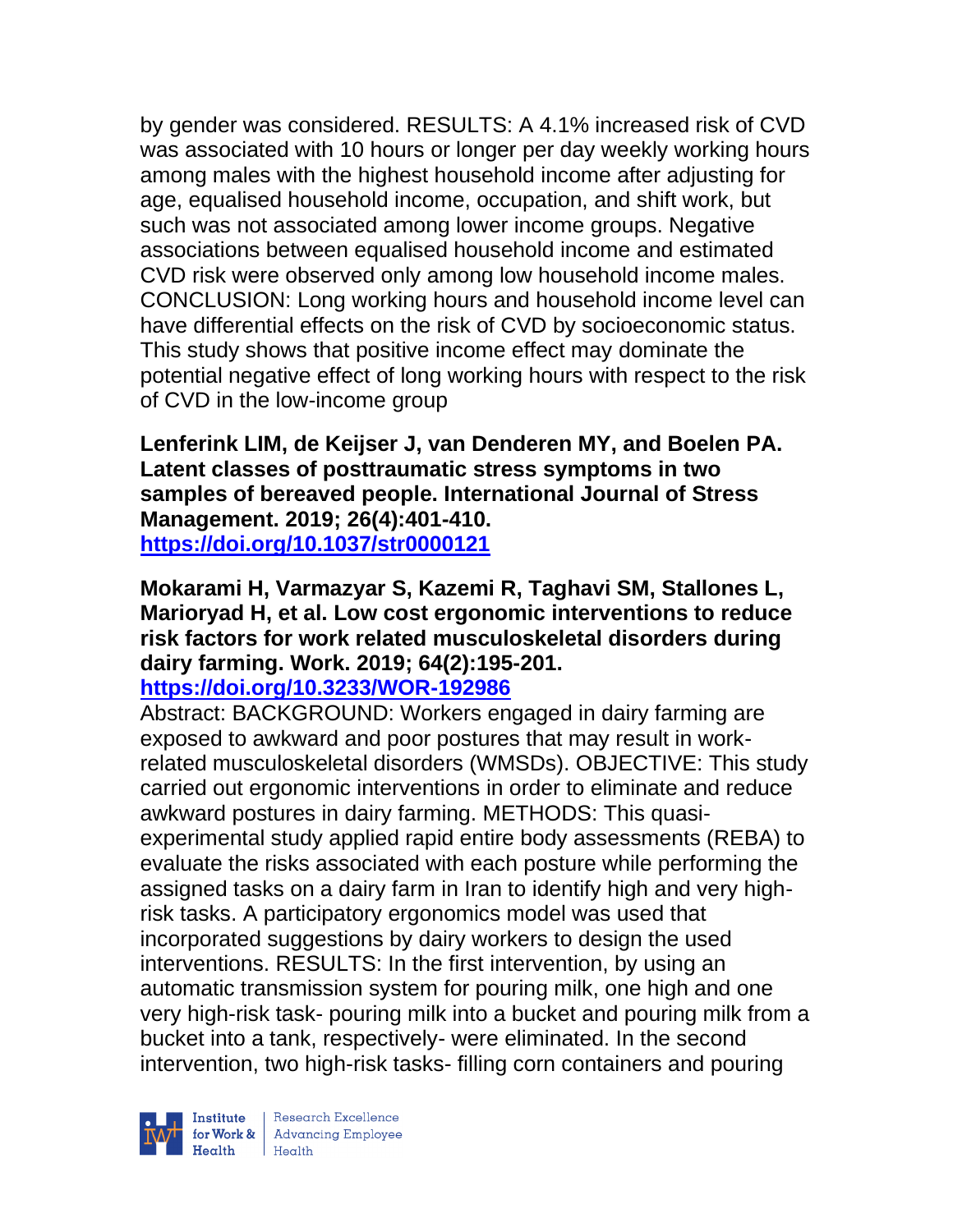corn into the milling machine- were eliminated by using a material conveying vacuum pump to transfer corn from the ground to the opening of the milling machine. In the third intervention, a simple and cheap holding device for the bag was designed to reduce the posture risk score from very high to medium. The fourth intervention involved the use of a shovel with a handle appropriate to the anthropometric characteristics of the workers that reduced the posture risk from very high to medium. CONCLUSIONS: The results indicated that applying participatory ergonomic principles along with low cost and simple designs with high performance resulted in significant reductions in postural risks pertaining to of musculoskeletal disorders on Iran dairy farms

**Muir C, Prang KH, Sheppard D, and Newnam S. Occupational injuries among police workers: patterns and contributing factors in an Australian jurisdiction. Safety Science. 2020; 122:104525. <https://doi.org/10.1016/j.ssci.2019.104525>** 

### **Oikonomidi T, Vivot A, Tran VT, Riveros C, Robin E, and Ravaud P. A methodologic systematic review of mobile health behavior change randomized trials. American Journal of Preventive Medicine. 2019; 57(6):836-843.**

## **<https://doi.org/10.1016/j.amepre.2019.07.008>**

Abstract: CONTEXT: Mobile health helps providers offer accessible, affordable, tailored behavior change interventions. However, research assessing mobile health interventions may feature methodologic shortcomings and poor reporting. This review aims to summarize the characteristics, methods, and intervention reporting of RCTs evaluating mobile health behavior change interventions. EVIDENCE ACQUISITION: This was a methodologic systematic review of RCTs assessing mobile health behavior change interventions published in PubMed from January 1, 2014 to January 1, 2018, in journals with the upper half of Impact Factors (Clarivate Analytics). Three reviewers independently extracted sample characteristics. Primary outcomes were classified as patient-important or not using definitions from the literature. Any non-patient-important outcomes were then reclassified by a panel of 3 patients. Intervention reporting was assessed by the mobile health Evidence Reporting and Assessment checklist. Data were analyzed in December 2018. EVIDENCE SYNTHESIS: Most of

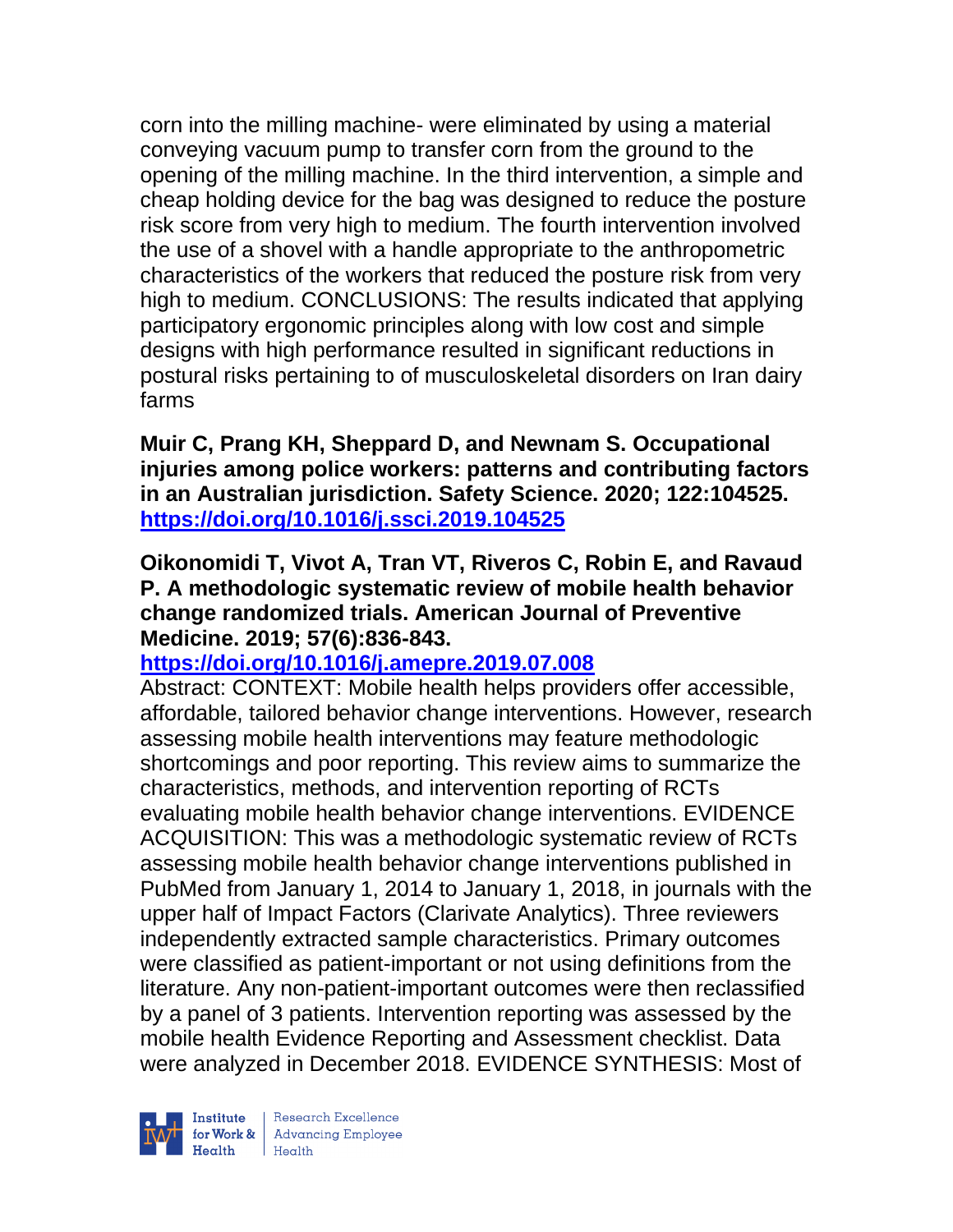the 231 included RCTs assessed text messaging (51%) or smartphone app (28%) interventions aiming to change nutrition and physical activity (36%) or treatment adherence (25%). Only 8% of RCTs had a patient-important primary outcome, follow-up of >/=6 months, and intent-to-treat analysis. Most primary outcomes were behavioral measures (60%). Follow-up was <3 months in 29% of RCTs. Regarding reporting, 12 of the 16 checklist items were reported in less than half of RCTs (e.g., usability/content testing, 32%; data security, 13%). CONCLUSIONS: Reports of RCTs assessing mobile health behavior change interventions lack information that would be useful for providers, including reporting of long-term intervention impact on patient-important primary outcomes and information needed for intervention replicability

**Oliv S, Gustafsson E, Baloch AN, Hagberg M, and Sanden H. Important work demands for reducing sickness absence among workers with neck or upper back pain: a prospective cohort study. BMC Musculoskeletal Disorders. 2019; 20(1):529. <https://doi.org/10.1186/s12891-019-2909-1> [open access]** Abstract: BACKGROUND: The aim of this study was to investigate what exposure to work demands, physical and psychosocial, is associated with lower levels of sickness absence among workers with neck or upper back pain in different groups, by age, gender, duration of sickness absence and work ability score. METHODS: This study was a prospective study of 4567 workers with neck or upper back pain. Data on neck or upper back pain, work demand and work ability were obtained from the Swedish Work Environment survey over a 3 year period (2009-2013). Register data on sickness absence, 1 year after each survey was conducted, were obtained from the Swedish health insurance database. Analyses were performed to estimate the association between self-reported work demands and registered sick days > 14 days. The analyses were stratified for gender, age group and work ability score. RESULTS: Lower numbers of sick days were found for workers reporting low exposure to lifting >/=15 kg and twisted or forward-leaning work postures. Lower numbers of sick days were found for workers reporting high work control and seated work. The associations were generally stronger in the older age groups for the physical work demands. CONCLUSIONS: The findings in this study suggest that certain physical work demands and having

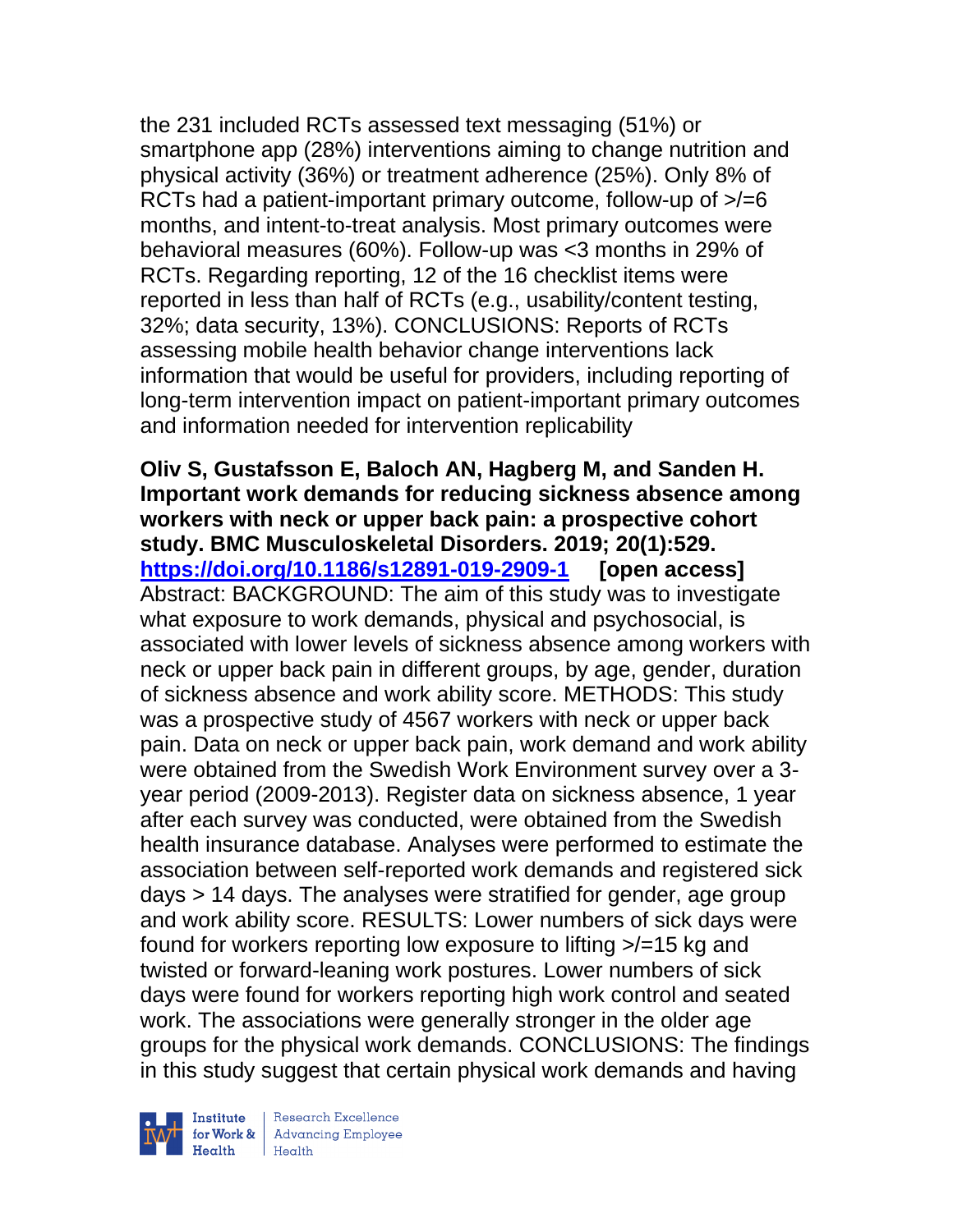high control over one's work can result in lower sickness absence, especially among middle-aged and older workers with neck or upper back pain

**Roux AM, Garfield T, and Shattuck PT. Employment policy and autism: analysis of state Workforce Innovation and Opportunity Act (WIOA) implementation plans. Journal of Vocational Rehabilitation. 2019; 51(3):285-298. <https://doi.org/10.3233/JVR-191046>** 

**Schreijenberg M, Lin CC, McLachlan AJ, Williams CM, Kamper SJ, Koes BW, et al. Paracetamol is ineffective for acute low back pain even for patients who comply with treatment: complier average causal effect analysis of a randomized controlled trial. Pain. 2019; 160(12):2848-2854.** 

**<https://doi.org/10.1097/j.pain.0000000000001685>** 

Abstract: In 2014, the Paracetamol for Acute Low Back Pain (PACE) trial demonstrated that paracetamol had no effect compared with placebo in acute low back pain (LBP). However, noncompliance was a potential limitation of this trial. The aim of this study was to investigate the efficacy of paracetamol in acute LBP among compliers. Using individual participant data from the PACE trial (ACTN12609000966291), complier average causal effect (CACE), intention-to-treat, and per protocol estimates were calculated for pain intensity (primary), disability, global rating of symptom change, and function (all secondary) after 2 weeks of follow-up. Compliance was defined as intake of an average of at least 4 of the prescribed 6 tablets of regular paracetamol per day (2660 mg in total) during the first 2 weeks after enrolment. Exploratory analyses using alternative time points and definitions of compliance were conducted. Mean between-group differences in pain intensity on a 0 to 10 scale using the primary time point and definition of compliance were not clinically relevant (propensity-weighted CACE 0.07 [-0.37 to 0.50]  $P = 0.76$ ; joint modelling CACE 0.23  $[-0.16 \text{ to } 0.62]$  P = 0.24; intention-to-treat 0.11 [-0.20 to 0.42]  $P = 0.49$ ; per protocol 0.29 [-0.07 to 0.65]  $P =$ 0.12); results for secondary outcomes and for exploratory analyses were similar. Paracetamol is ineffective for acute LBP even for patients who comply with treatment. This reinforces the notion that

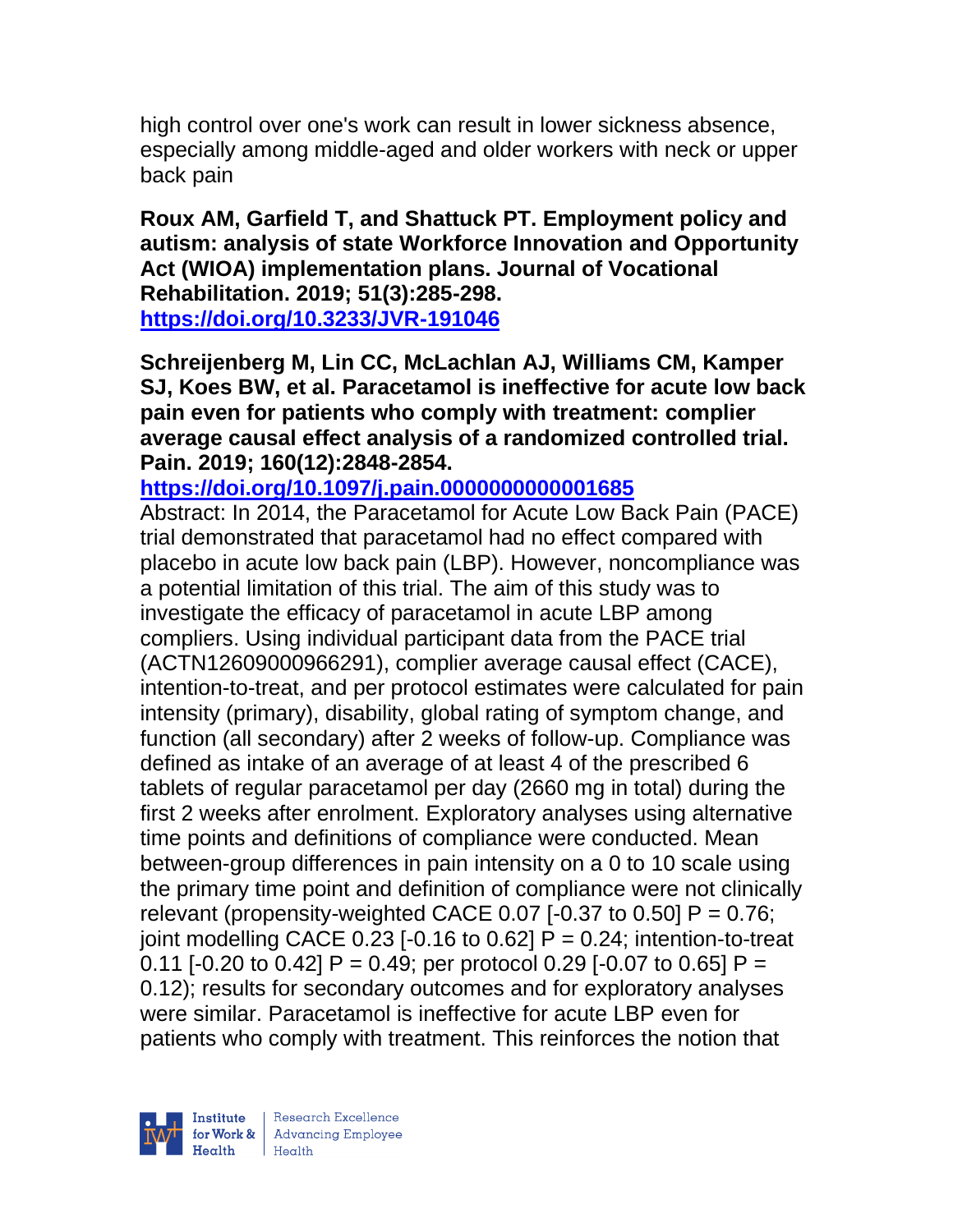management of acute LBP should focus on providing patients advice and reassurance without the addition of paracetamol

#### **Stanfors M, Jacobs JC, and Neilson J. Caregiving time costs and trade-offs: gender differences in Sweden, the UK, and Canada. SSM - Population Health. 2019; 9:100501.**

**<https://doi.org/10.1016/j.ssmph.2019.100501> [open access]** Abstract: Population ageing is putting pressure on pension systems and health care services, creating an imperative to extend working lives. At the same time, policy makers throughout Europe and North America are trying to expand the use of home care over institutional services. Thus, the number of people combining caregiving responsibilities with paid work is growing. We investigate the conflicts that arise from this by exploring the time costs of unpaid care and how caregiving time is traded off against time in paid work and leisure in three distinct policy contexts. We analyze how these tradeoffs differ for men and women (age 50-74), using time diary data from Sweden, the UK and Canada from 2000 to 2015. Results show that women provide more unpaid care in each country, but the impact of unpaid care on labor supply is similar for male and female caregivers. Caregivers in the UK and Canada, particularly those involved in intensive caregiving, reduce paid work in order to provide unpaid care. Caregivers in Sweden do not trade off time in paid work with time in caregiving, but they have less leisure time. Our findings support the idea that the more extensive social infrastructure for caring in Sweden may diminish the labor market effects of unpaid care, but highlight that throughout contexts, intensive caregivers make important labor and leisure tradeoffs. Respite care and financial support policies are important for caregivers who are decreasing labor and leisure time to provide unpaid care

#### **Weatherson KA, Wunderlich KB, and Faulkner GE. Impact of a low-cost standing desk on reducing workplace sitting (StandUP UBC): a randomised controlled trial. Applied Ergonomics. 2020; 82:102951.**

## **<https://doi.org/10.1016/j.apergo.2019.102951>**

Abstract: Sit-stand desks can reduce occupational sitting time, however, their cost can limit scalability. The purpose of this study was to evaluate the impact of a low-cost standing desk on objectively-